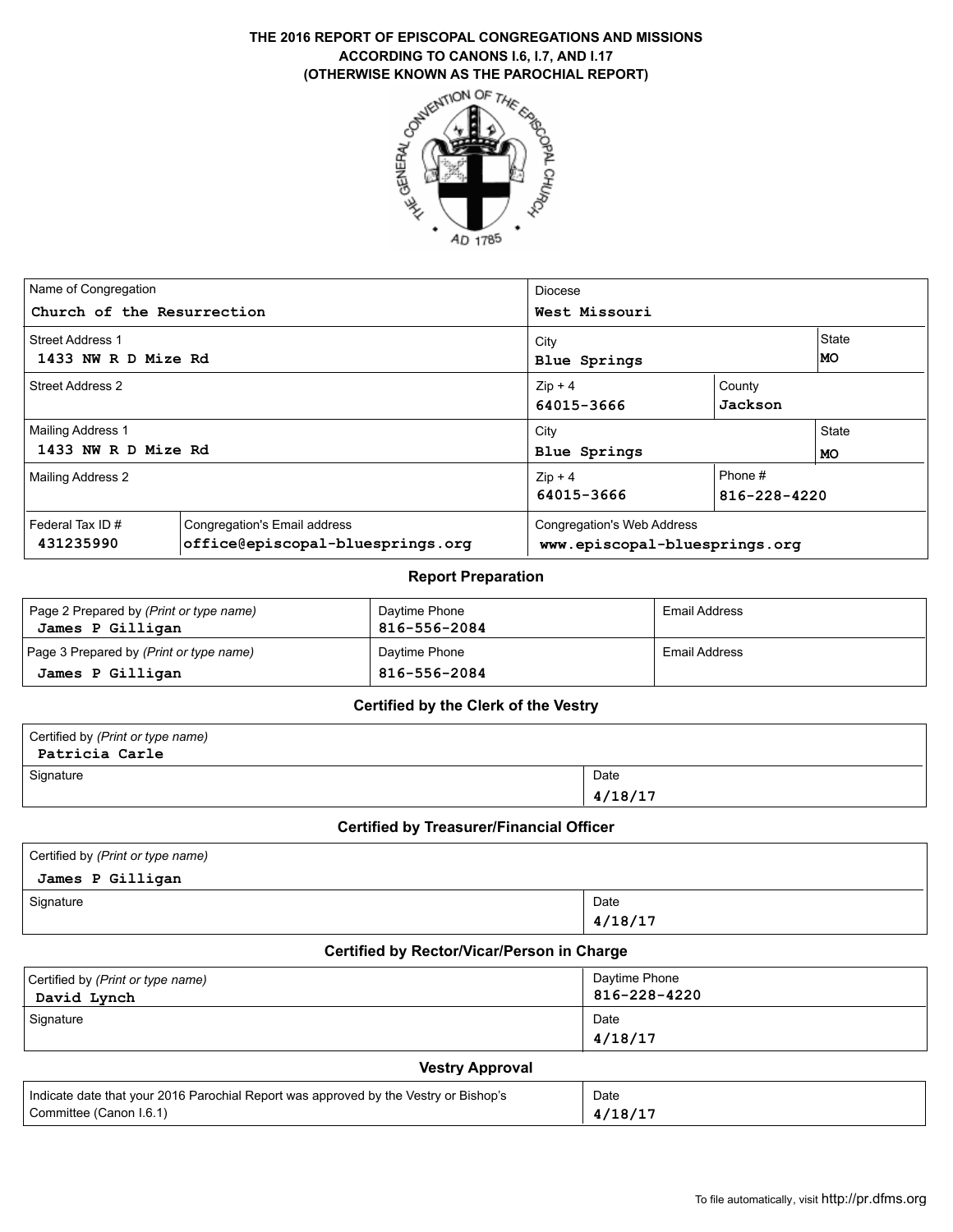| Church of the Resurrection                                                      |                                                                                                                                                                                                                    | Blue Springs                                              |                                | West Missouri    |             |
|---------------------------------------------------------------------------------|--------------------------------------------------------------------------------------------------------------------------------------------------------------------------------------------------------------------|-----------------------------------------------------------|--------------------------------|------------------|-------------|
| Congregation                                                                    |                                                                                                                                                                                                                    | City                                                      | <b>Diocese</b>                 |                  | Page 2      |
|                                                                                 | Membership, Attendance and Services of the Reporting Congregation                                                                                                                                                  |                                                           |                                |                  |             |
| <b>Using Last Year's Report:</b>                                                | Using the 2015 Parochial Report, record the Number of Baptized Members Reported as of December 31,2015.                                                                                                            |                                                           |                                |                  |             |
| <b>Active Baptized Members of</b>                                               | (See your 2015 Parochial Report, Box M15)                                                                                                                                                                          |                                                           |                                |                  |             |
| the Reporting Congregation                                                      |                                                                                                                                                                                                                    | Members Reported Last Year = M15.                         |                                |                  | 237         |
| <b>Reported Last Year</b><br>Using the Register of Church Membership and Rites: |                                                                                                                                                                                                                    |                                                           |                                |                  |             |
| <b>During the Report Year</b>                                                   | 1. Increases during year: All members added to the baptized members section of your congregation's                                                                                                                 |                                                           |                                |                  |             |
| <b>Increases in Membership</b>                                                  | Membership Register during 2016 by: baptism, confirmation/reception, or transfer; and those persons restored                                                                                                       |                                                           |                                |                  |             |
|                                                                                 | from inactive status, or not counted in last year's membership count.                                                                                                                                              |                                                           |                                |                  | 23          |
|                                                                                 |                                                                                                                                                                                                                    |                                                           | Total Increases = 1.           |                  |             |
| Decreases in Membership                                                         | 2. Decreases during year: All baptized members lost by death, transferred to another congregation,<br>removed to inactive status in the Register of Church Membership and Rites, removed for other reasons, or not |                                                           |                                |                  |             |
|                                                                                 | removed from last year's membership count.                                                                                                                                                                         |                                                           |                                |                  |             |
|                                                                                 |                                                                                                                                                                                                                    |                                                           | Total Decreases = 2.           |                  | 9           |
| <b>Active Baptized Members of</b>                                               | $\textsf{IM16:}$ Add the increases entered in Box 1 to <code>Box M15</code> . Then subtract the decreases entered in Box 2                                                                                         |                                                           |                                |                  |             |
| the Reporting Congregation At<br>Year-End                                       | for the total active membership as of December 31, 2016                                                                                                                                                            |                                                           |                                |                  |             |
|                                                                                 |                                                                                                                                                                                                                    | Total Active Baptized Members (end of report year) = M16. |                                |                  | 251         |
| <b>Communicants in Good</b>                                                     | Communicants in good standing: All baptized members of the reporting congregation, who "have received                                                                                                              |                                                           |                                |                  |             |
| <b>Standing of the Reporting</b>                                                | Holy Communion at least three times during the preceding year" and are faithful "in corporate worship, unless                                                                                                      |                                                           |                                |                  |             |
| Congregation                                                                    | for good cause prevented," and "in working, praying, and giving for the spread of the Kingdom of God."                                                                                                             |                                                           |                                |                  | 170         |
| <b>Adults</b>                                                                   | 3. Adult communicants in good standing (age 16 and over) =<br>4. Youth communicants in good standing (under age 16) =                                                                                              |                                                           |                                |                  | 20          |
| Youth                                                                           |                                                                                                                                                                                                                    |                                                           |                                |                  |             |
| <b>Others Active</b>                                                            | 5. Total communicants in good standing $(3 + 4) =$<br>6. Others who are active whose baptisms are not recorded in the                                                                                              |                                                           |                                | 5                | 190         |
|                                                                                 | Parish Register, or in another Episcopal congregation.                                                                                                                                                             |                                                           |                                | Others = $6$ .   | 10          |
| <b>Using the Service Register:</b>                                              |                                                                                                                                                                                                                    |                                                           |                                |                  |             |
| <b>Average Sunday Attendance</b>                                                | 7. Sunday (& Saturday Evening) Attendance: Divide total attendance by the                                                                                                                                          |                                                           |                                |                  |             |
| for 2016                                                                        | total number of Sundays when services were held.                                                                                                                                                                   |                                                           | Average Sunday Attendance = 7. |                  | 79          |
|                                                                                 | 8. Average Principal Worship Service Attendance on a Weekday (in                                                                                                                                                   |                                                           |                                | $= 8.$           | $\mathbf 0$ |
| <b>Easter Attendance in 2016</b>                                                | congregations without Sunday or Saturday evening services)                                                                                                                                                         |                                                           | (9)                            | 163              |             |
| <b>Sacraments &amp; Services:</b>                                               | 9. Easter Sunday Attendance                                                                                                                                                                                        |                                                           |                                |                  |             |
| <b>Number of Holy Eucharists</b>                                                | 10. Total Sunday & Saturday Evening Eucharists                                                                                                                                                                     |                                                           | (10)                           | 104              |             |
| <b>Celebrated During 2016</b>                                                   | 11. Total Weekday Eucharists                                                                                                                                                                                       |                                                           | (11)                           | 9                |             |
|                                                                                 | 12. Total Private Eucharists                                                                                                                                                                                       |                                                           | (12)                           | 9                |             |
| Daily Offices and Other                                                         | 13. Daily Offices Held on Sunday                                                                                                                                                                                   |                                                           | (13)                           | 0                |             |
| <b>Services Held During 2016</b>                                                | 14. Daily Offices Held on Weekdays                                                                                                                                                                                 |                                                           | (14)                           | 1                |             |
|                                                                                 | 15. Marriages conducted in 2016                                                                                                                                                                                    |                                                           | (15)                           | 0                |             |
|                                                                                 | 16. Burials conducted in 2016                                                                                                                                                                                      |                                                           | (16)                           | 2                |             |
| Using the Register of Church Membership and Rites:                              |                                                                                                                                                                                                                    |                                                           |                                |                  |             |
| Baptisms in 2016                                                                | 17. Baptisms 16 years and older                                                                                                                                                                                    |                                                           | (17)                           | 1                |             |
|                                                                                 | 18. Baptisms under 16 years of age                                                                                                                                                                                 |                                                           | (18)                           | 0                |             |
| <b>Confirmations in 2016</b>                                                    | 19. Confirmations 16 years and older                                                                                                                                                                               |                                                           | (19)                           | 0                |             |
|                                                                                 | 20. Confirmations under 16 years of age                                                                                                                                                                            |                                                           | (20)                           | 0                |             |
| Received in 2016                                                                | 21. Received by a bishop                                                                                                                                                                                           |                                                           | (21)                           | 0                |             |
| <b>Education:</b>                                                               |                                                                                                                                                                                                                    |                                                           |                                |                  |             |
| <b>Children and Youth</b>                                                       | 22. Total Church School Students Enrolled                                                                                                                                                                          |                                                           | (22)                           | 10               |             |
| <b>Adult Education</b>                                                          | 23. Regular Sunday or weekday adult education programs held?                                                                                                                                                       |                                                           |                                | Yes $\mathbf{x}$ | No          |
|                                                                                 | 24. Number of adults engaged in religious education or spiritual formation                                                                                                                                         |                                                           |                                |                  | 20          |
|                                                                                 |                                                                                                                                                                                                                    |                                                           |                                |                  |             |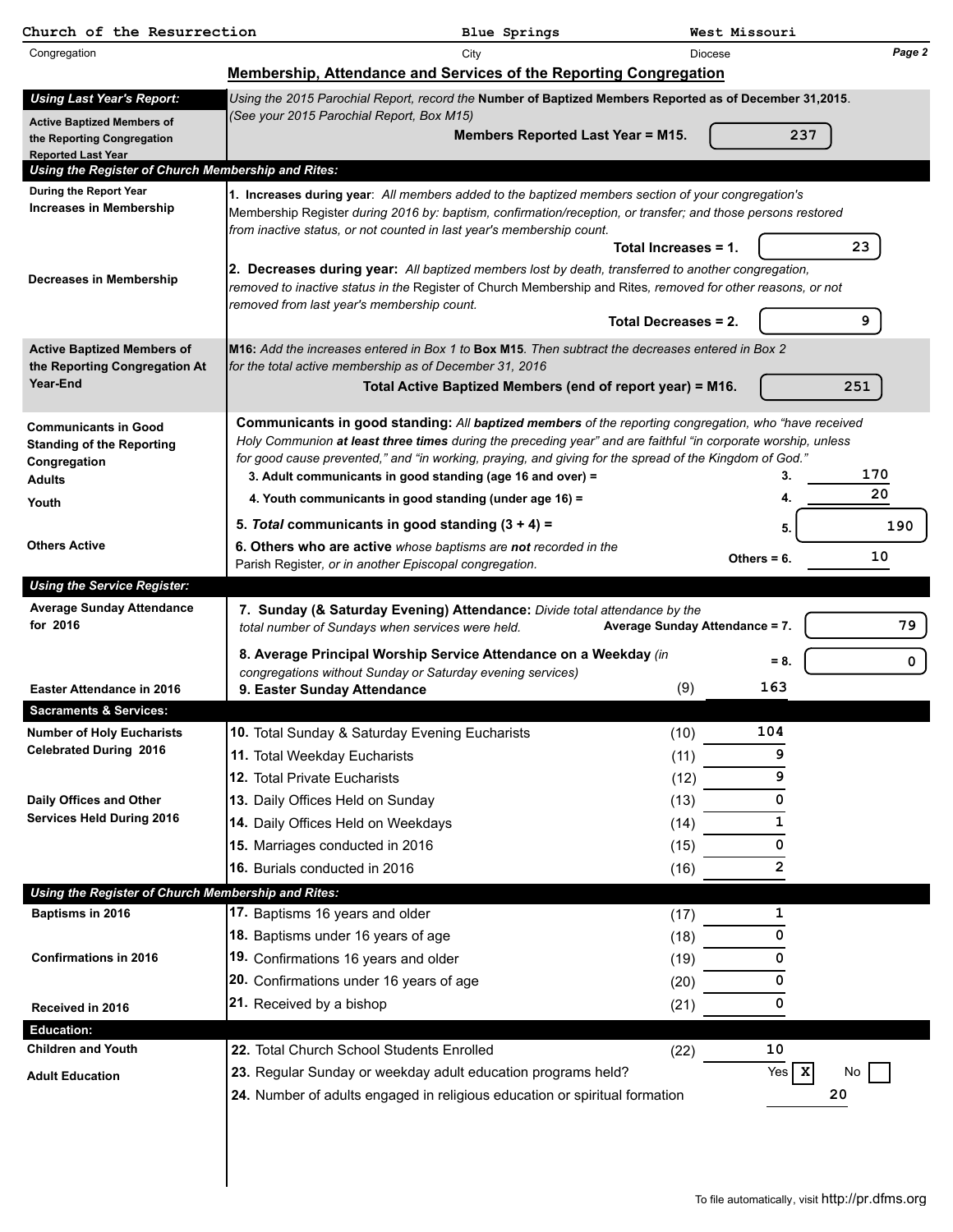| Church of the Resurrection | Blue Springs | West Missouri  |        |
|----------------------------|--------------|----------------|--------|
| Congregation               | City         | <b>Diocese</b> | Page 3 |

## **Stewardship and Financial Information of the Reporting Congregation**

| <b>Giving Information for 2016:</b>       |           |                                                                                                                                                   |              |                  |
|-------------------------------------------|-----------|---------------------------------------------------------------------------------------------------------------------------------------------------|--------------|------------------|
| <b>Number of Pledges</b>                  | 1.        | Number of signed pledge cards for 2016 -report year                                                                                               | (1)          | 54               |
| <b>Total \$ Pledged</b>                   | 2.        | Total dollar amount pledges for 2016-report year                                                                                                  | (2)          | \$150,916        |
| Report of Revenues and Expenses for 2016: |           |                                                                                                                                                   |              |                  |
| <b>Operating Revenues</b>                 | 3.        | Plate offerings, pledge payments & regular support                                                                                                | (3)          | \$163,602        |
|                                           | 4.        | Money from investments used for operations in 2016                                                                                                | (4)          | \$5              |
|                                           | 5.        | Other operating income, including unrestricted gifts & restricted gifts<br>used for operations, & contributions from congregation's organizations | (5)          | \$5,490          |
|                                           | 6.        | Unrestricted bequests used for operations                                                                                                         | (6)          | \$0              |
|                                           |           | Subtotal Normal Operating Income $(3 + 4 + 5 + 6) = A$                                                                                            |              | \$169,097        |
|                                           |           | 7. Assistance from diocese for operating budget                                                                                                   | (7)          | \$1,450          |
|                                           |           | Total Operating Revenues $(A + 7) = B$                                                                                                            |              | \$170,547        |
| <b>Non-Operating Revenues</b>             | 8.        | Funds received for capital projects                                                                                                               | (8)          | \$6,421          |
|                                           | 9         | Additions to endowment, & other investment funds                                                                                                  | (9)          | \$10,102         |
|                                           | 10.       | Contributions & grants for congregation based outreach & mission<br>programs                                                                      | (10)         | \$3,059          |
|                                           |           | 11. Funds for transmittal to other organizations                                                                                                  | (11)         | \$3,140          |
|                                           |           |                                                                                                                                                   |              |                  |
|                                           |           | Subtotal Non-Operating Revenues $(8 + 9 + 10 + 11) = C$                                                                                           |              | \$22,722         |
|                                           |           | Total All Revenues $(B + C) = D$                                                                                                                  |              | \$193,269        |
| <b>Operating Expenses</b>                 | 12.       | To diocese for assessment, apportionment, or fair share                                                                                           | (12)         | \$23,742         |
|                                           | 13.       | Outreach from operating budget                                                                                                                    | (13)         | \$0              |
|                                           | 14.       | All other operating expenses                                                                                                                      | (14)         | \$151,303        |
|                                           |           | Subtotal Operating Expenses $(12 + 13 + 14) = E$                                                                                                  |              | \$175,045        |
| <b>Non-Operating Expenses</b>             | 15.       | Major improvements & capital expenditures                                                                                                         | (15)         | \$1,637          |
|                                           | 16.       | Expense for congregation's outreach & mission                                                                                                     | (16)         | \$3,555          |
|                                           | 17.       | Funds contributed to Episcopal seminaries                                                                                                         | (17)         | \$0              |
|                                           | 18.       | Funds transmitted to other organizations                                                                                                          | (18)         | \$3,166          |
|                                           |           | Subtotal Non-Operating Expenses (15 + 16 + 17 + 18) = F                                                                                           |              | \$8,358          |
|                                           |           | Total All Expenses $(E + F) = G$                                                                                                                  |              | \$183,403        |
| At Year-End:                              |           |                                                                                                                                                   |              |                  |
| As of December 31, 2016                   | 19<br>20. | Total cash in all checking & passbook savings accounts<br>Total investment at market value (not including cash reported in line 19)               | (19)<br>(20) | \$107,611<br>\$0 |